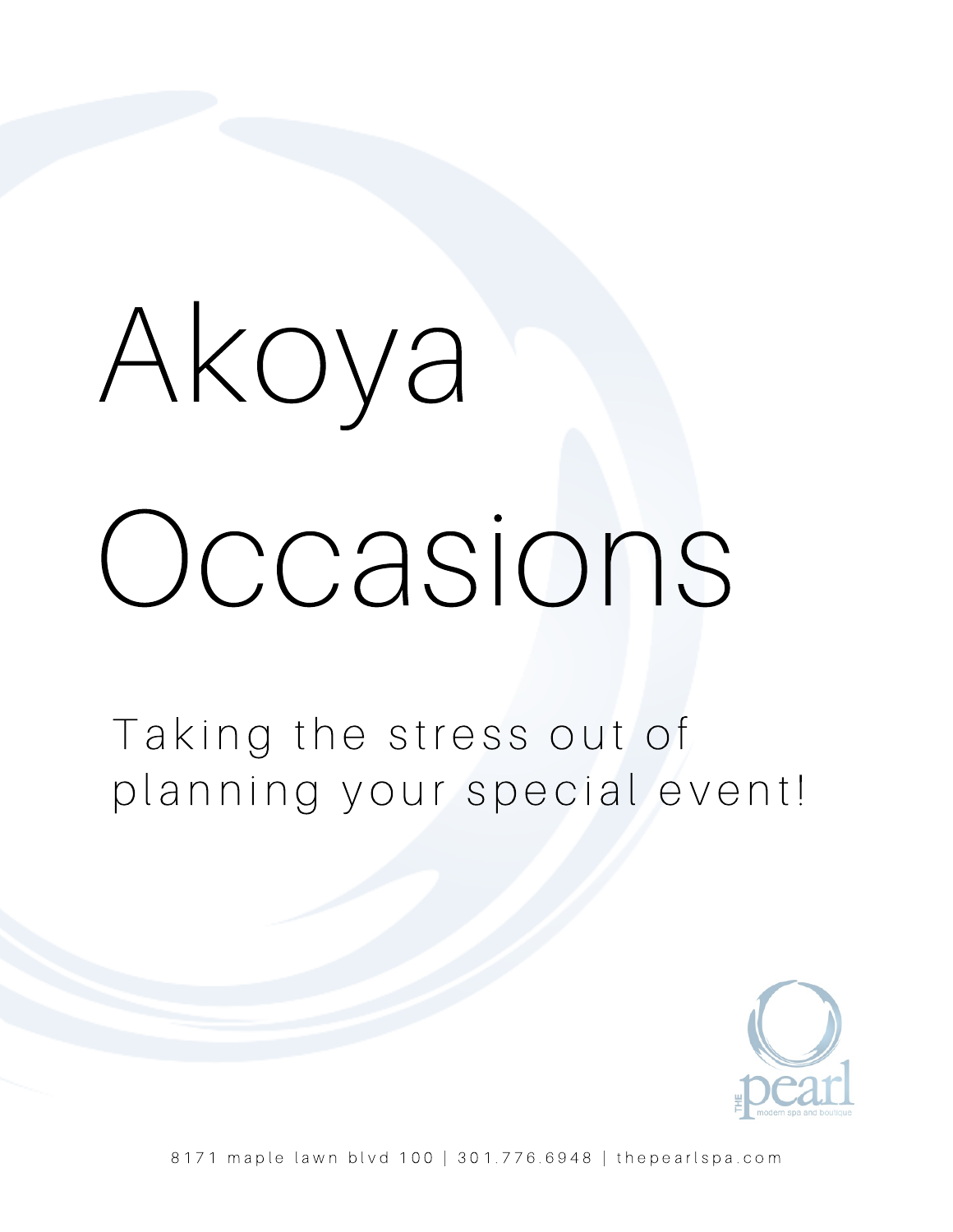## Meetings

## Classes

Events

THE pearl is pleased to offer a unique venue for your next corporate or social event.

With over 1200 square foot space, each event is customized to meet the needs of our guests.

### Features

- \*Complimentary use of audio visual equipment
- \*Soothing, environmentally friendly décor
- + complimentary aromatherapy selection
- \*Personal Concierge available throughout event
- \*Customized additions include seated massages,

hand treatments and more

\*Complimentary use of various table sizes, chairs,

linens & overlays, water station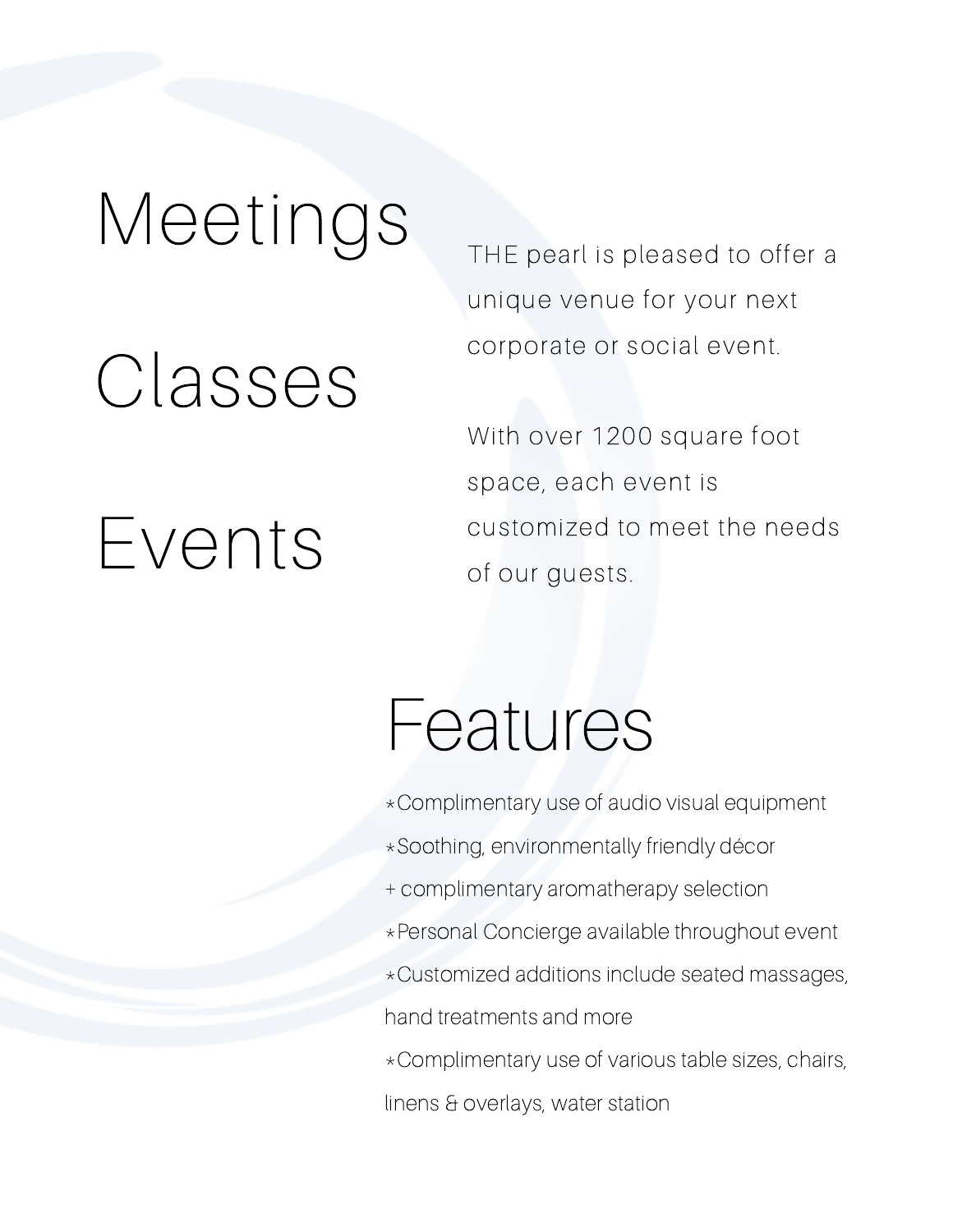## Akoya Options

private lounge \$100 | 1 hours | 4-10 guests enjoy a private lounge experience in a comfortable and spacious setting. Exclusive to guests enjoying same day spa services.

room rental after hours \$100 per hour rent THE akoya outside of regular business hours! Price is in addition to corresponding hourly rate.

akoya dining \$75 | 1 hour | 4-8 guests a pre-selected menu from our neighboring restaurant, Ranazul, is available upon request. exclusive to guests enjoying same day spa services.

Hourly

## Rates

over seven hours \$90 per hour price includes additional 1 hour setup time, 30 min break down time up to three hours \$150 per hour price includes additional 1 hour setup time, 30 min break down time

four - seven hours \$130 per hour price includes additional 1 hour setup time, 30 min break down time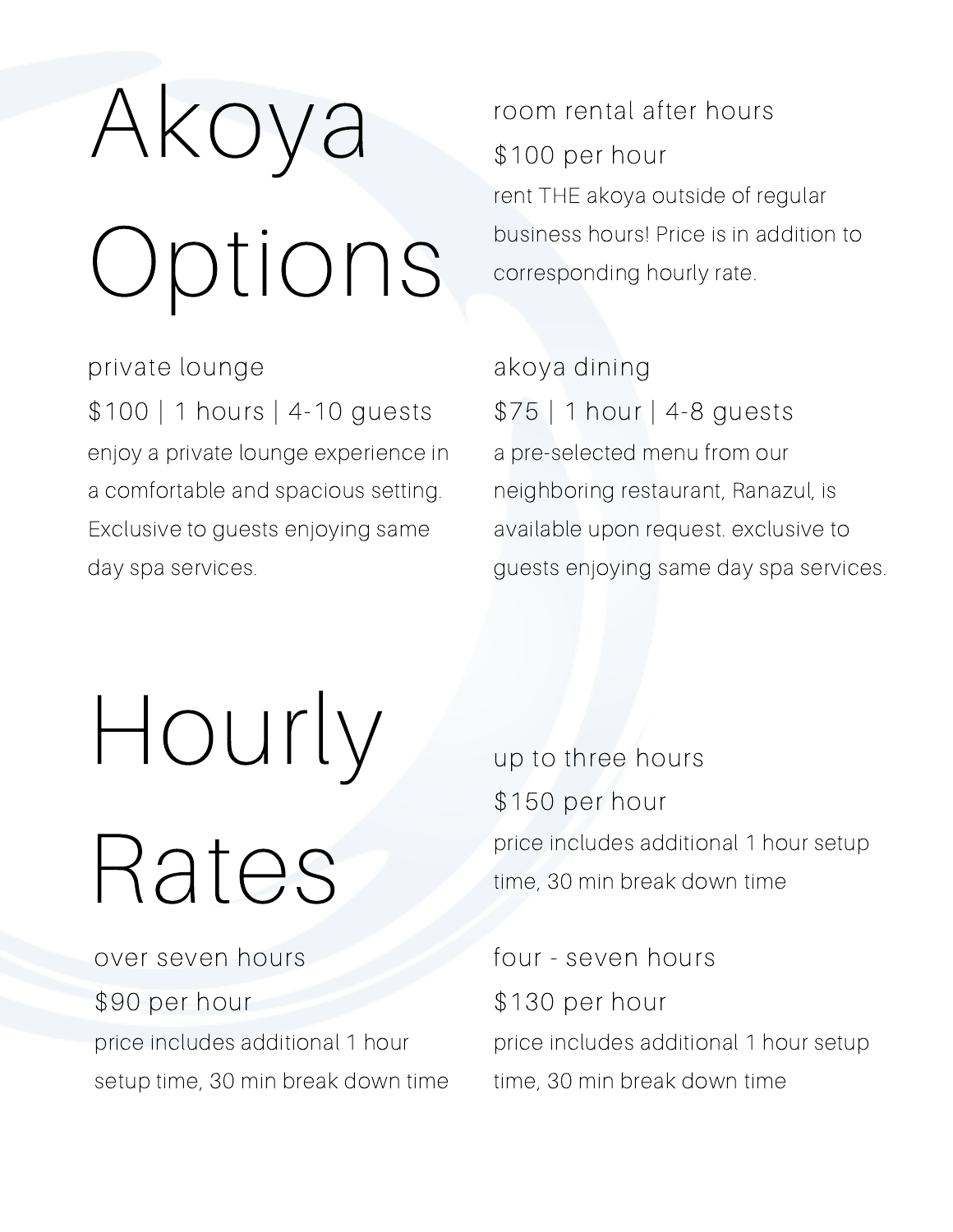## Enhance

Your Next Event

#### seated massage

\$100 per hour/per therapist Invite your guests to experience a bit of relaxation during your event with seated massage.

hand treatments \$95 per hour /per therapist Relaxing and moisturizing hand and arm massages for your guests. (Paraffin treatments available for \$15 per guest)

flower alchamey \$10 per person Add flower power to your next event! Includes flower readings, elixirs, aromatherapy hand application and chocolates